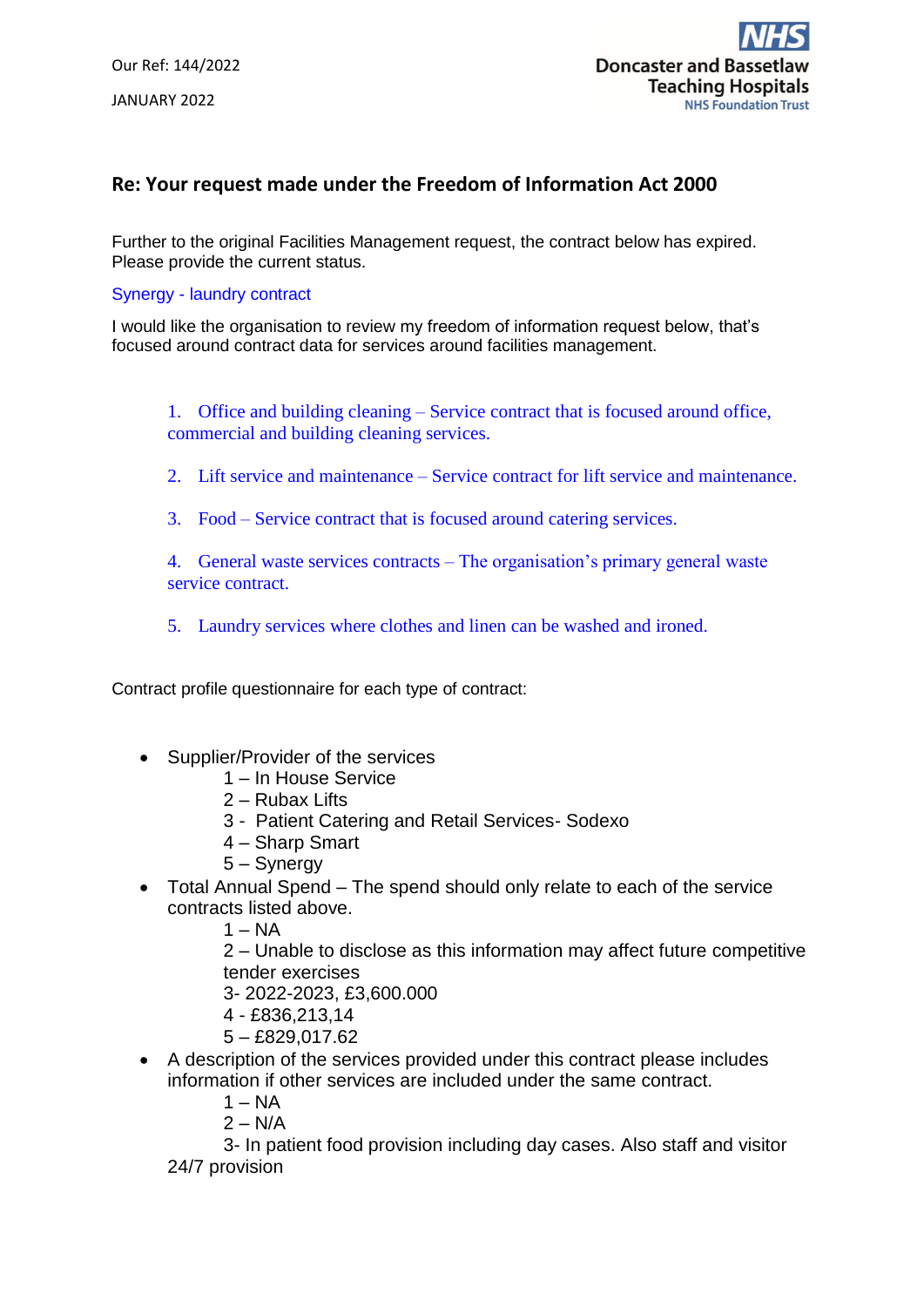Our Ref: 144/2022

JANUARY 2022



- 4 Clinical,Offensive,Domestic,Confidential, Sharps
- 5 a) Wash & Return for Trust owned items
	- b) Linen Hire with wash & return service
- The number of sites the contract covers
	- $1 3$
	- $2 3$
	- $3 3$
	- 4 3
	- $5 3$
- The start date of the contract
	- $1 NA$
	- $2 N/A$
	- 3 Jan 2018
	- 4 Nov 2017
	- 5 April 2012
- The end date of the contract
	- $1 NA$
	- $2 N/A$
	- 3 Jan 2028
	- 4 Nov 2012 this has since been extended
	- 5 31 May 2022
- The duration of the contract, please include information on any extensions period.
	- $1 NA$
	- $2 3 + 1 + 1$  years
	- 3 10 years with a potential extension of a further 5 years
	- 4 6 month extension agreed, contract will now expire 31/05/2022
	- 5 7 Years + Extensions up to 31 May 2022
- Who within the organisation is responsible for each of these contracts? name, Job Title, contact number and email address.

1 – NA – Ros Newton, Head of Facilities Overall Responsible with Leads on each site;

DRI – James Lowe, Facilities Lead [james.lowe@nhs.net](mailto:james.lowe@nhs.net)

BDGH – Julie Allison, Facilities Lead [julie.allison8@nhs.net](mailto:julie.allison8@nhs.net)

MMH – Nicci Penk, Facilities Lead [n.penk@nhs.et](mailto:n.penk@nhs.et)

2 - Electrical Estates Manager – Contactable via Switchboard 01302 366 666 or dbth.estates@nhs.net